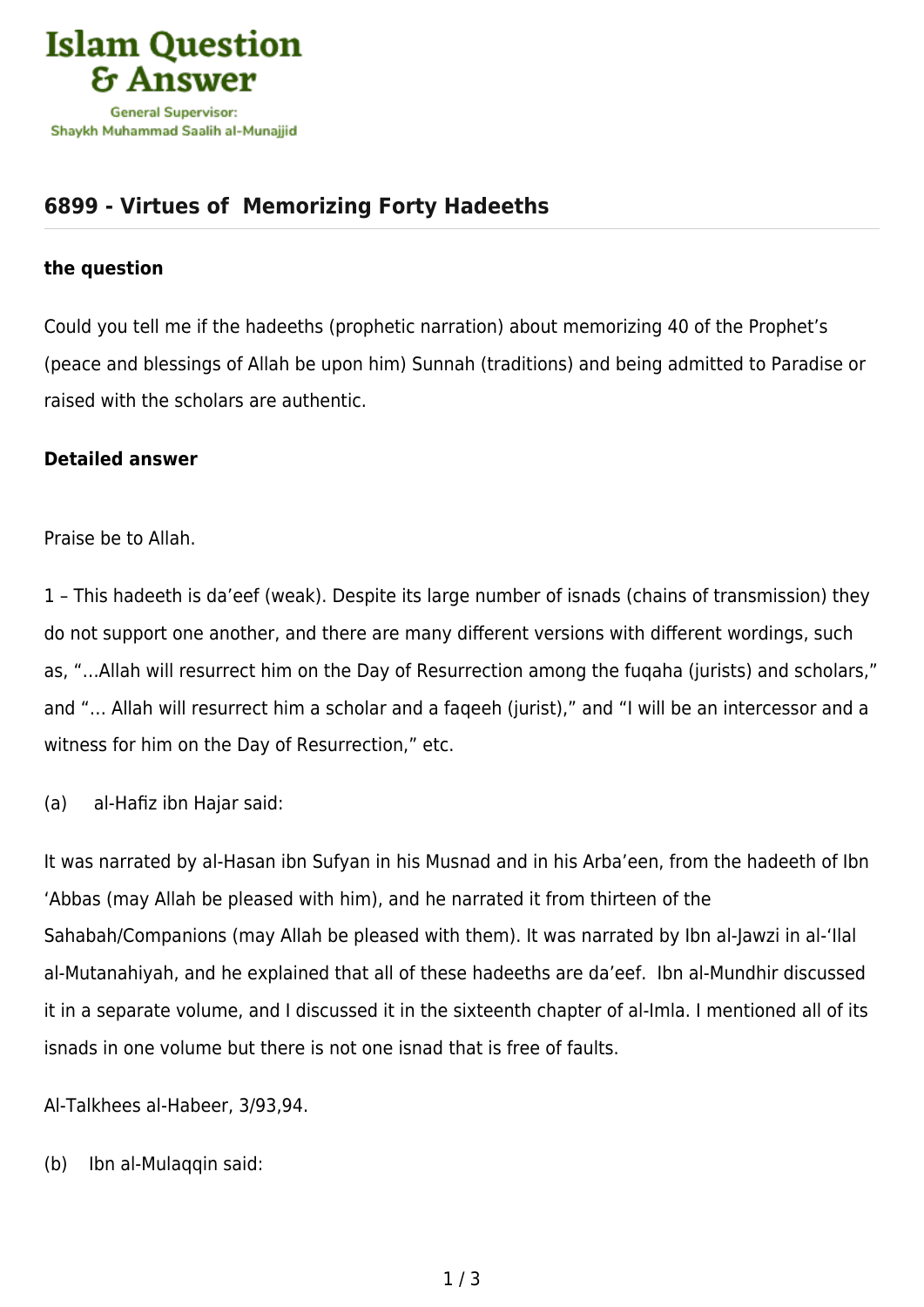

The hadeeth "Whoever preserves forty hadeeth for my ummah (followers) will be recorded as a faqeeh" was narrated via approximately twenty isnads, all of which are da'eef (weak). Al-Daraqutni said: All its isnads are da'eef and none of them are proven. Al-Bayhaqi said: Its isnads are weak.

Khalasat al-Badr al-Muneer, 2/145

Al-Bayhaqi said:

This text is well known among the people but it has no saheeh (authentic) isnad.

Shu'ab al-Eeman, 2/270

Al-Nawawi said:

The scholars of hadeeth are agreed that it is a weak hadeeth, although it has many narrations.

Muqaddimat al-Arba'een al-Nawawiyyah.

2 – We should note here that there are reports in the Sunnah which mention the virtue of listening to the hadeeth of the Prophet (peace and blessings of Allah be upon him) and conveying it, even if it is just one hadeeth.

It was narrated that Zayd ibn Thabit (may Allah be pleased with him) said: I heard the Messenger of Allah (peace and blessings of Allah be upon him) say, "May Allah bless a man who hears a hadeeth from us and memorizes it so that he can convey it to others, for perhaps he is conveying it to one who will understand it better than him, and perhaps the one who conveys knowledge does not understand it himself."

(Narrated and classed as hasan (sound) by al-Tirmidhi, 2656; also narrated by Abu Dawood. 3660; Ibn Majah, 230).